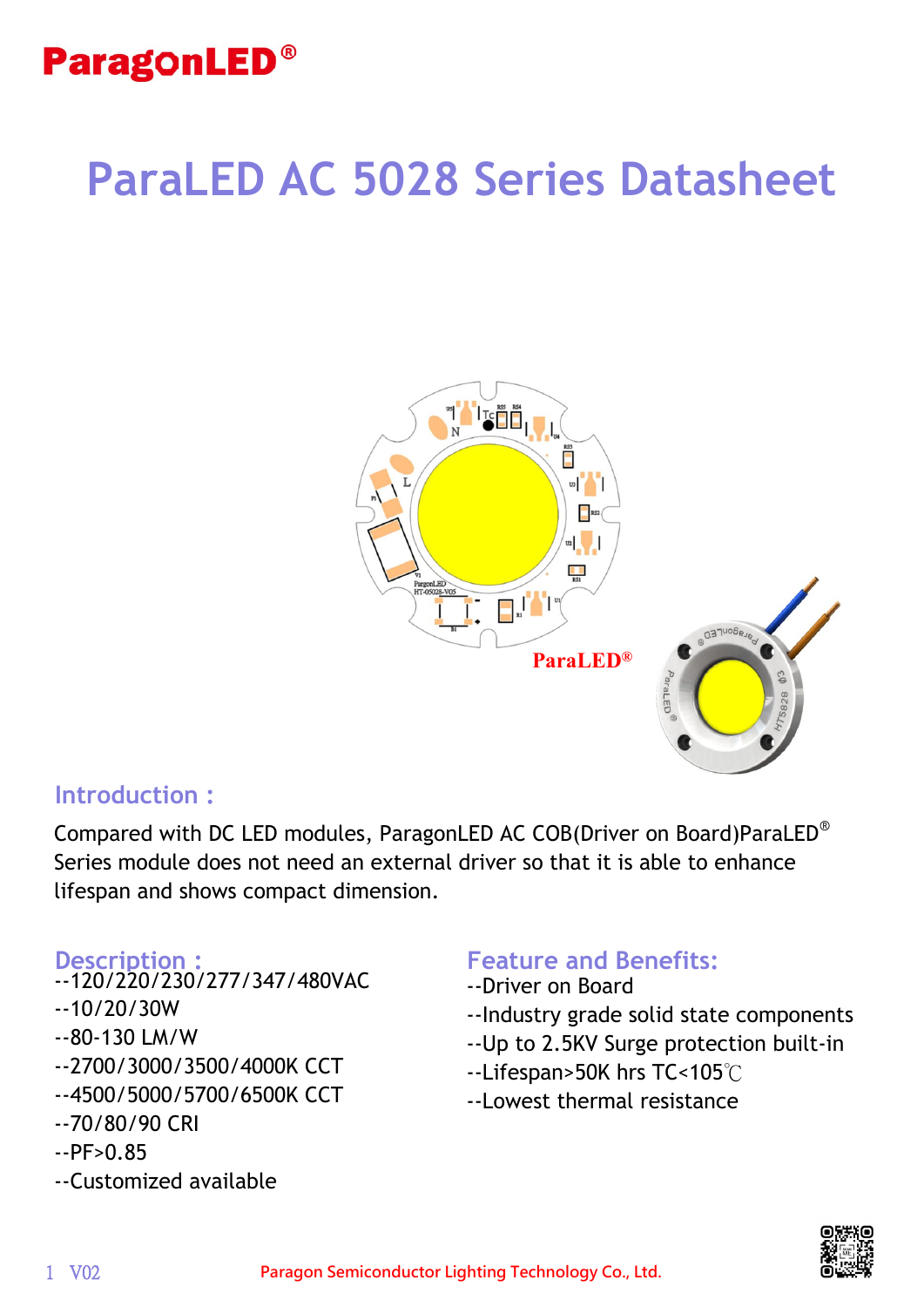

## **Table of Contents**

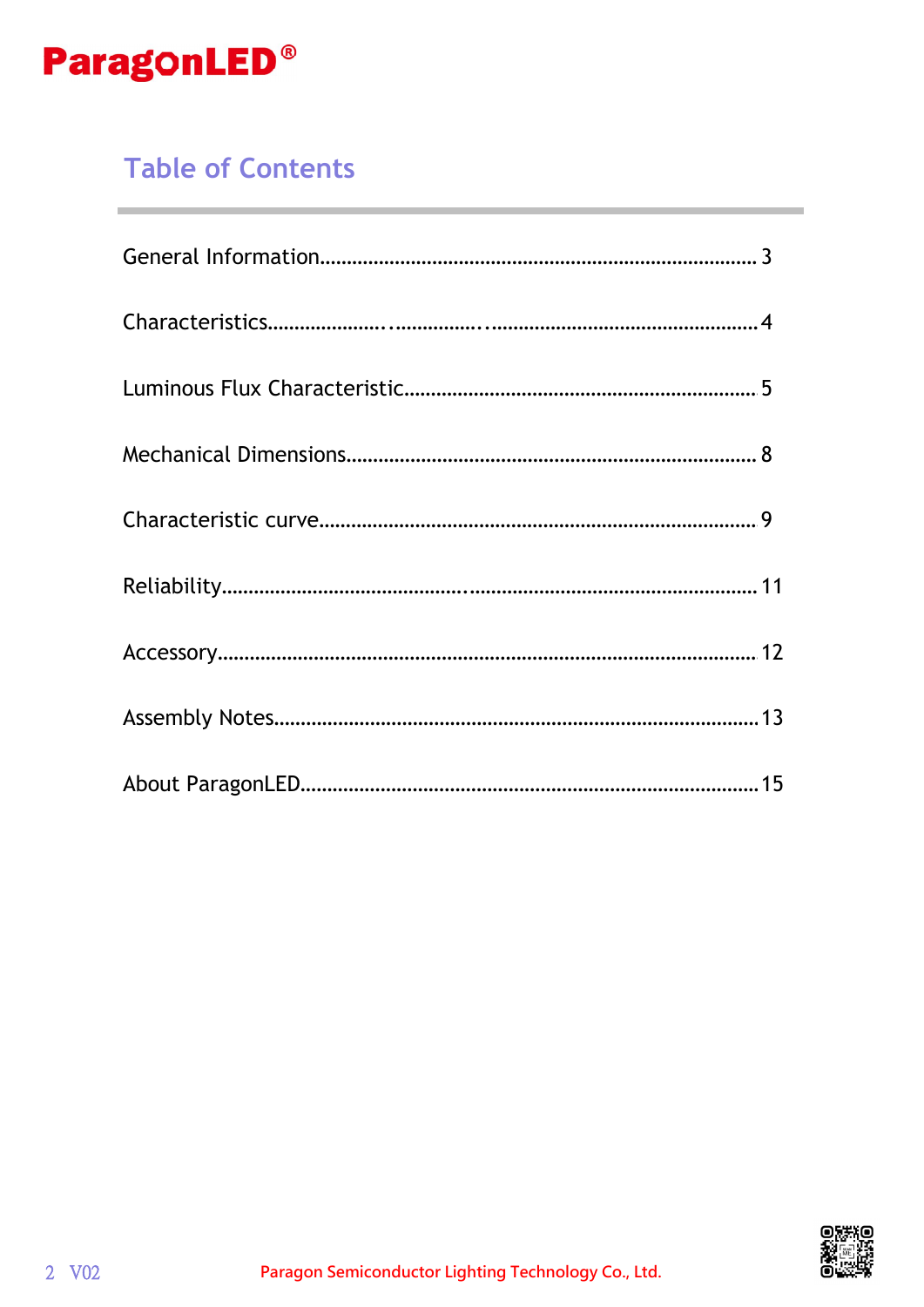

**General Information**

**Ordering Code Format**



- 1 . Model type
- 2 . Chip efficacy
- 3 . Driving condition
- 4 . Numbers of chips
- 5 . Outline dimension
- 6 . Dimension of emission area
- 7 . Forward voltage (AC)
- 8 . Correlated color temperature (K)

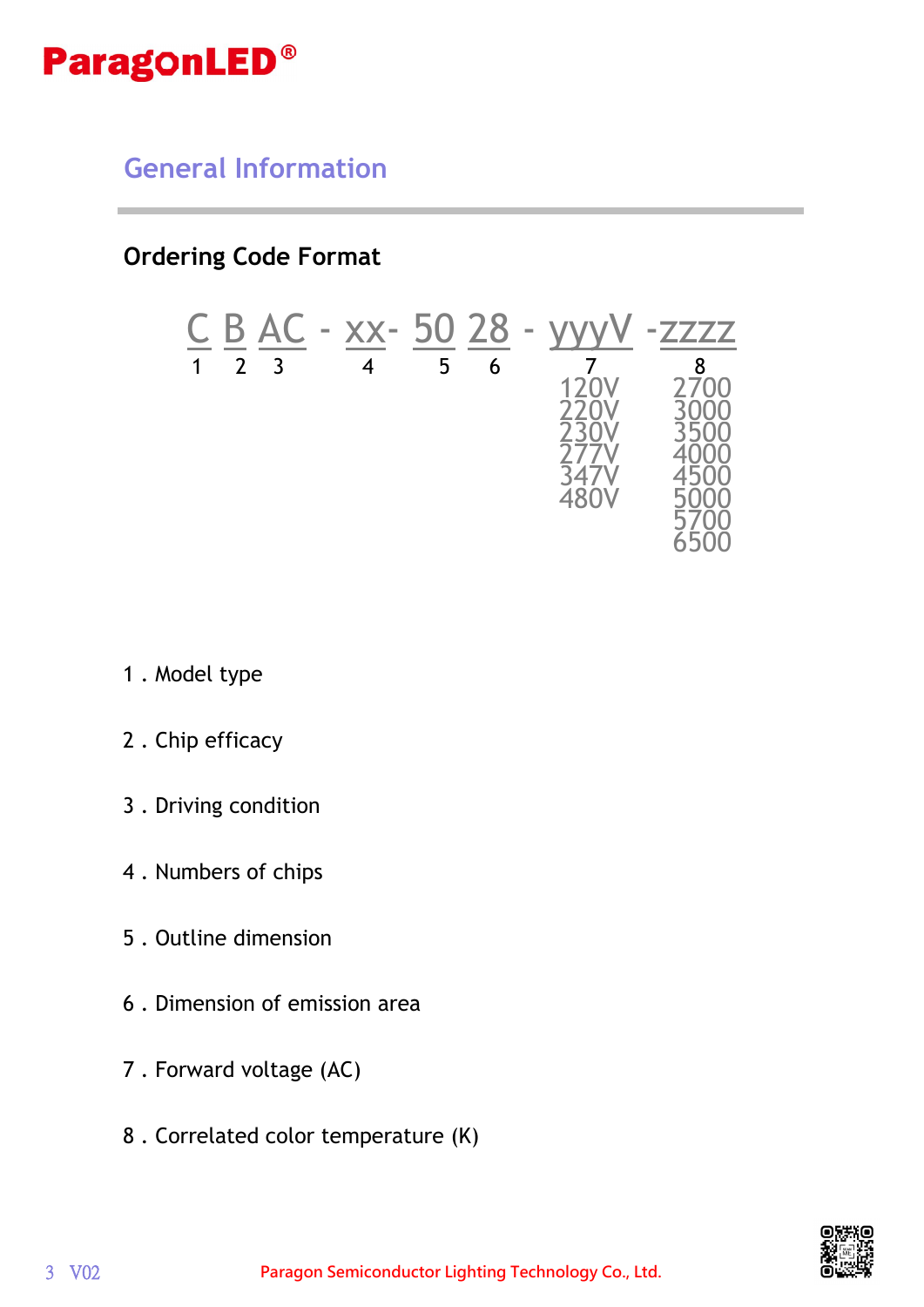

## **Characteristics**

| Parameter                    | Symbol                     | Value                                                                                                          |  |                      | Unit       |
|------------------------------|----------------------------|----------------------------------------------------------------------------------------------------------------|--|----------------------|------------|
| <b>Forward Voltage</b>       | $V_F$                      | 120/220/230/277                                                                                                |  | 347/480              | <b>VAC</b> |
| <b>Forward Voltage</b>       | $V_F$                      | ±10%                                                                                                           |  | ±5%                  | <b>VAC</b> |
| <b>Operation Frequency</b>   | Fop                        | 50/60                                                                                                          |  | Hz                   |            |
| <b>Power Dissipation</b>     | P <sub>D</sub>             | 10/20/30                                                                                                       |  |                      | W          |
| <b>Operating Temperature</b> | $\mathsf{T}_{\mathsf{op}}$ | $-40 - +105$                                                                                                   |  | $\mathrm{C}^{\circ}$ |            |
| <b>Storage Temperature</b>   | $T_{st}$                   | $-40 - +105$                                                                                                   |  | $\mathrm{C}$         |            |
| Surges Protection(L/N)       | $V_{s}$                    | 2.5                                                                                                            |  | <b>KV</b>            |            |
| Insulation voltage           | Viso[RMS]                  | 220V:1440<br>120V:1240<br>$\prime$<br>230V:1460<br>277V:1554<br>$\prime$<br>347V:1694<br>480V:1960<br>$\prime$ |  | <b>VAC</b>           |            |
| <b>Power Factor</b>          | PF                         | >0.85                                                                                                          |  |                      |            |
| Color coordination           | <b>ANSI C78.377:2008</b>   |                                                                                                                |  | IEC 60081:1997       |            |

| <b>ANSI CCT</b> | step* | Сx    |       |
|-----------------|-------|-------|-------|
| 2700K           |       | 0.458 | 0.410 |
| 3000K           |       | 0.434 | 0.403 |
| 3500K           |       | 0.407 | 0.392 |
| 4000K           |       | 0.382 | 0.380 |
| 4500k           |       | 0.361 | 0.366 |
| 5000K           |       | 0.345 | 0.355 |
| 5700k           |       | 0.329 | 0.342 |
| 6500K           |       |       | 0.328 |

\*Color region stay within MacAdam ellipse from the chromaticity center.

| <b>IEC CCT</b> | step* | Сх    |       |
|----------------|-------|-------|-------|
| 2700K          |       | 0.463 | 0.420 |
| 3000K          |       | 0.440 | 0.403 |
| 3500K          |       | 0.409 | 0.394 |
| 4000K          |       | 0.380 | 0.380 |
| 5000K          |       | 0.346 | 0.359 |
| <b>5500K</b>   |       |       |       |

\* Color region stay within MacAdam ellipse from the chromaticity center.

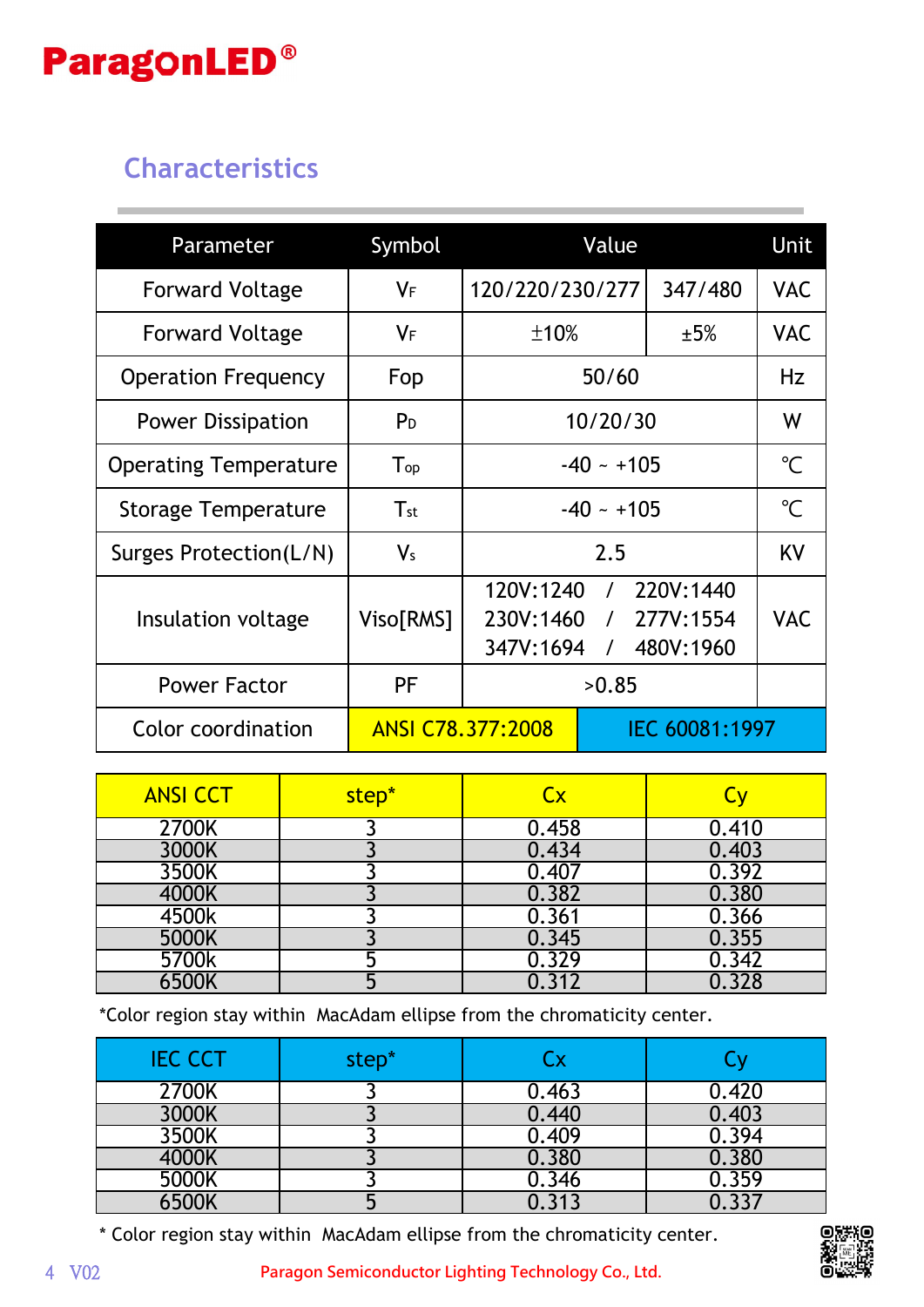## **Luminous Flux Characteristic**

| <b>Product No</b>        | Forward<br>Voltage | Watt            | $\text{Im}/\text{W}$ | Lumen | Color<br>rendering | Color<br>Temperature |
|--------------------------|--------------------|-----------------|----------------------|-------|--------------------|----------------------|
| CDAC-080-05028-120V-2700 | <b>120V</b>        | 10              | 105                  | 1050  | 80                 | 2700                 |
| CDAC-080-05028-120V-2700 | <b>120V</b>        | 10              | 100                  | 1000  | 90                 | 2700                 |
| CDAC-080-05028-120V-3000 | <b>120V</b>        | 10              | 105                  | 1050  | 80                 | 3000                 |
| CDAC-080-05028-120V-3000 | <b>120V</b>        | 10              | 100                  | 1000  | 90                 | 3000                 |
| CDAC-080-05028-120V-5000 | <b>120V</b>        | 10              | 115                  | 1150  | 70                 | 5000                 |
| CDAC-080-05028-120V-5000 | <b>120V</b>        | 10              | 110                  | 1100  | 80                 | 5000                 |
| CDAC-080-05028-120V-2700 | <b>120V</b>        | 20              | 105                  | 2100  | 80                 | 2700                 |
| CDAC-080-05028-120V-2700 | <b>120V</b>        | 20              | 100                  | 2000  | 90                 | 2700                 |
| CDAC-080-05028-120V-3000 | <b>120V</b>        | 20              | 105                  | 2100  | 80                 | 3000                 |
| CDAC-080-05028-120V-3000 | <b>120V</b>        | 20              | 100                  | 2000  | 90                 | 3000                 |
| CDAC-080-05028-120V-5000 | <b>120V</b>        | 20              | 115                  | 2300  | 70                 | 5000                 |
| CDAC-080-05028-120V-5000 | <b>120V</b>        | 20              | 110                  | 2200  | 80                 | 5000                 |
| CFAC-080-05028-120V-2700 | <b>120V</b>        | 30              | 105                  | 3150  | 80                 | 2700                 |
| CFAC-080-05028-120V-2700 | <b>120V</b>        | 30              | 100                  | 3000  | 90                 | 2700                 |
| CFAC-080-05028-120V-3000 | <b>120V</b>        | 30              | 105                  | 3150  | 80                 | 3000                 |
| CFAC-080-05028-120V-3000 | <b>120V</b>        | 30              | 100                  | 3000  | 90                 | 3000                 |
| CFAC-080-05028-120V-5000 | <b>120V</b>        | 30              | 95                   | 2850  | 70                 | 5000                 |
| CFAC-080-05028-120V-5000 | <b>120V</b>        | 30              | 90                   | 2700  | 80                 | 5000                 |
| CDAC-078-05028-220V-2700 | <b>220V</b>        | 10              | 115                  | 1150  | 80                 | 2700                 |
| CDAC-078-05028-220V-2700 | <b>220V</b>        | 10              | 110                  | 1100  | 90                 | 2700                 |
| CDAC-078-05028-220V-3000 | <b>220V</b>        | 10              | 115                  | 1150  | 80                 | 3000                 |
| CDAC-078-05028-220V-3000 | <b>220V</b>        | 10              | 110                  | 1100  | 90                 | 3000                 |
| CDAC-078-05028-220V-5000 | <b>220V</b>        | 10              | 125                  | 1250  | 70                 | 5000                 |
| CDAC-078-05028-220V-5000 | <b>220V</b>        | 10              | 120                  | 1200  | 80                 | 5000                 |
| CDAC-078-05028-220V-2700 | <b>220V</b>        | 20              | 115                  | 2300  | 80                 | 2700                 |
| CDAC-078-05028-220V-2700 | <b>220V</b>        | 20              | 110                  | 2200  | 90                 | 2700                 |
| CDAC-078-05028-220V-3000 | <b>220V</b>        | 20              | 115                  | 2300  | 80                 | 3000                 |
| CDAC-078-05028-220V-3000 | <b>220V</b>        | 20              | 110                  | 2200  | 90                 | 3000                 |
| CDAC-078-05028-220V-5000 | <b>220V</b>        | $\overline{20}$ | 125                  | 2500  | $\overline{70}$    | 5000                 |
| CDAC-078-05028-220V-5000 | <b>220V</b>        | 20              | 120                  | 2400  | 80                 | 5000                 |
| CFAC-078-05028-220V-2700 | <b>220V</b>        | 30              | 105                  | 3150  | 80                 | 2700                 |
| CFAC-078-05028-220V-2700 | <b>220V</b>        | 30              | 100                  | 3000  | 90                 | 2700                 |
| CFAC-078-05028-220V-3000 | <b>220V</b>        | 30              | 105                  | 3150  | 80                 | 3000                 |
| CFAC-078-05028-220V-3000 | <b>220V</b>        | 30              | 100                  | 3000  | 90                 | 3000                 |
| CFAC-078-05028-220V-5000 | <b>220V</b>        | 30              | 115                  | 3450  | 70                 | 5000                 |
| CFAC-078-05028-220V-5000 | <b>220V</b>        | 30              | 110                  | 3300  | 80                 | 5000                 |

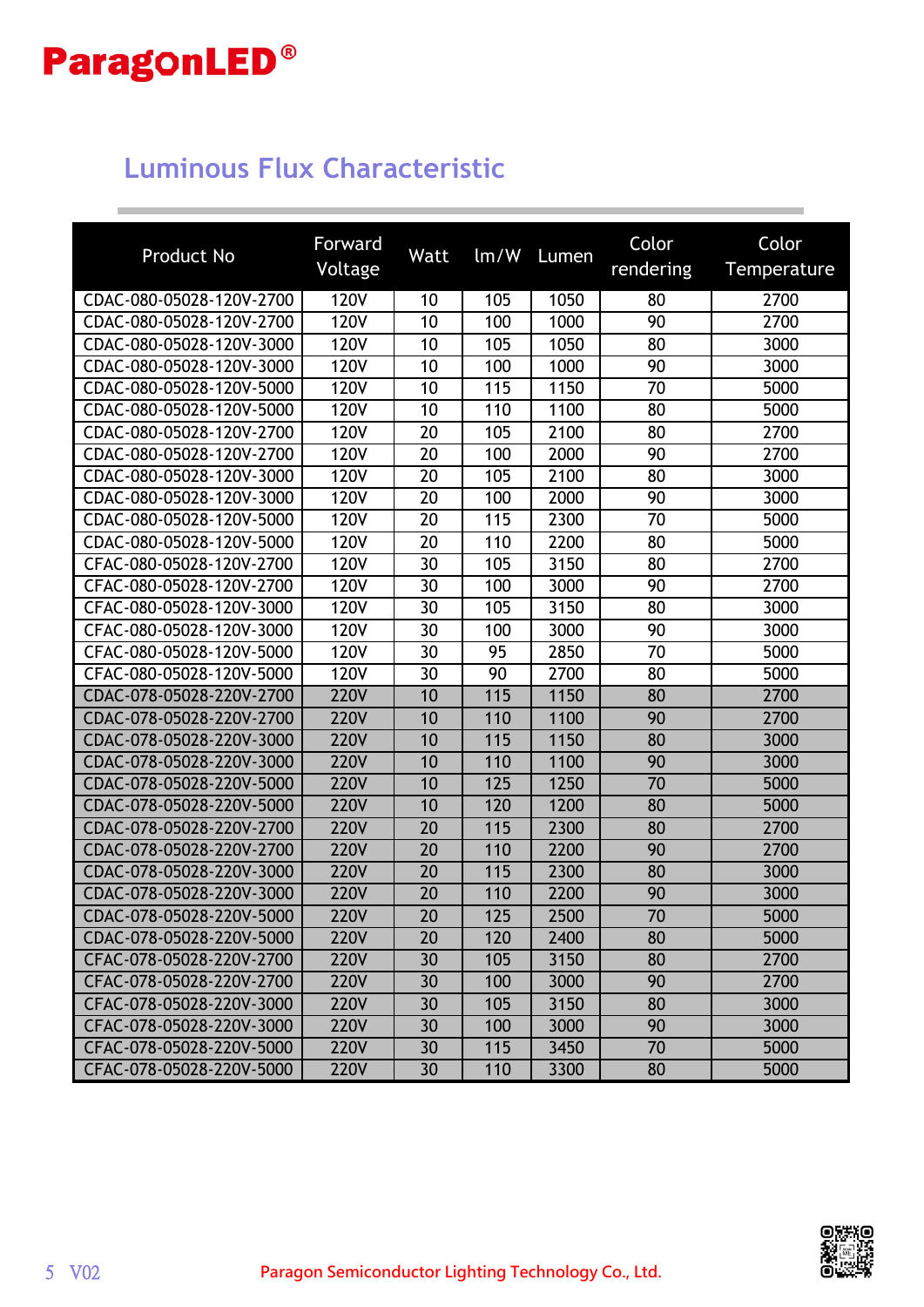## **Luminous Flux Characteristic**

| <b>Product No</b>        | Forward<br>Voltage | Watt            | $\text{Im}/\text{W}$ | Lumen | Color<br>rendering | Color<br>Temperature |
|--------------------------|--------------------|-----------------|----------------------|-------|--------------------|----------------------|
| CDAC-083-05028-230V-2700 | <b>230V</b>        | 10              | 115                  | 1150  | 80                 | 2700                 |
| CDAC-083-05028-230V-2700 | 230V               | 10              | 110                  | 1100  | 90                 | 2700                 |
| CDAC-083-05028-230V-3000 | 230V               | 10              | 115                  | 1150  | 80                 | 3000                 |
| CDAC-083-05028-230V-3000 | 230V               | 10              | 110                  | 1100  | 90                 | 3000                 |
| CDAC-083-05028-230V-5000 | 230V               | 10              | 125                  | 1250  | 70                 | 5000                 |
| CDAC-083-05028-230V-5000 | <b>230V</b>        | 10              | 120                  | 1200  | 80                 | 5000                 |
| CDAC-083-05028-230V-2700 | 230V               | 20              | 115                  | 2300  | 80                 | 2700                 |
| CDAC-083-05028-230V-2700 | 230V               | 20              | 110                  | 2200  | 90                 | 2700                 |
| CDAC-083-05028-230V-3000 | 230V               | 20              | 115                  | 2300  | 80                 | 3000                 |
| CDAC-083-05028-230V-3000 | <b>230V</b>        | 20              | 110                  | 2200  | 90                 | 3000                 |
| CDAC-083-05028-230V-5000 | 230V               | 20              | 125                  | 2500  | 70                 | 5000                 |
| CDAC-083-05028-230V-5000 | 230V               | 20              | 120                  | 2400  | 80                 | 5000                 |
| CFAC-083-05028-230V-2700 | 230V               | 30              | 105                  | 3150  | 80                 | 2700                 |
| CFAC-083-05028-230V-2700 | <b>230V</b>        | 30              | 100                  | 3000  | 90                 | 2700                 |
| CFAC-083-05028-230V-3000 | 230V               | 30              | 105                  | 3150  | 80                 | 3000                 |
| CFAC-083-05028-230V-3000 | <b>230V</b>        | 30              | 100                  | 3000  | 90                 | 3000                 |
| CFAC-083-05028-230V-5000 | <b>230V</b>        | 30              | 115                  | 3450  | 70                 | 5000                 |
| CFAC-083-05028-230V-5000 | 230V               | 30              | 110                  | 3300  | 80                 | 5000                 |
| CDAC-096-05028-277V-2700 | <b>277V</b>        | 10              | 115                  | 1150  | 80                 | 2700                 |
| CDAC-096-05028-277V-2700 | <b>277V</b>        | 10              | 110                  | 1100  | 90                 | 2700                 |
| CDAC-096-05028-277V-3000 | <b>277V</b>        | 10              | 115                  | 1150  | 80                 | 3000                 |
| CDAC-096-05028-277V-3000 | <b>277V</b>        | 10              | 110                  | 1100  | 90                 | 3000                 |
| CDAC-096-05028-277V-5000 | <b>277V</b>        | 10              | 125                  | 1250  | 70                 | 5000                 |
| CDAC-096-05028-277V-5000 | <b>277V</b>        | 10              | 120                  | 1200  | 80                 | 5000                 |
| CDAC-096-05028-277V-2700 | <b>277V</b>        | 20              | 115                  | 2300  | 80                 | 2700                 |
| CDAC-096-05028-277V-2700 | <b>277V</b>        | 20              | 110                  | 2200  | 90                 | 2700                 |
| CDAC-096-05028-277V-3000 | <b>277V</b>        | 20              | 115                  | 2300  | 80                 | 3000                 |
| CDAC-096-05028-277V-3000 | <b>277V</b>        | 20              | 110                  | 2200  | 90                 | 3000                 |
| CDAC-096-05028-277V-5000 | 277V               | $\overline{20}$ | 125                  | 2500  | $\overline{70}$    | 5000                 |
| CDAC-096-05028-277V-5000 | 277V               | 20              | 120                  | 2400  | 80                 | 5000                 |
| CFAC-096-05028-277V-2700 | <b>277V</b>        | 30              | 105                  | 3150  | 80                 | 2700                 |
| CFAC-096-05028-277V-2700 | 277V               | 30              | 100                  | 3000  | 90                 | 2700                 |
| CFAC-096-05028-277V-3000 | 277V               | 30              | 105                  | 3150  | 80                 | 3000                 |
| CFAC-096-05028-277V-3000 | 277V               | 30              | 100                  | 3000  | 90                 | 3000                 |
| CFAC-096-05028-277V-5000 | 277V               | 30              | 115                  | 3450  | 70                 | 5000                 |
| CFAC-096-05028-277V-5000 | <b>277V</b>        | 30              | 110                  | 3300  | 80                 | 5000                 |

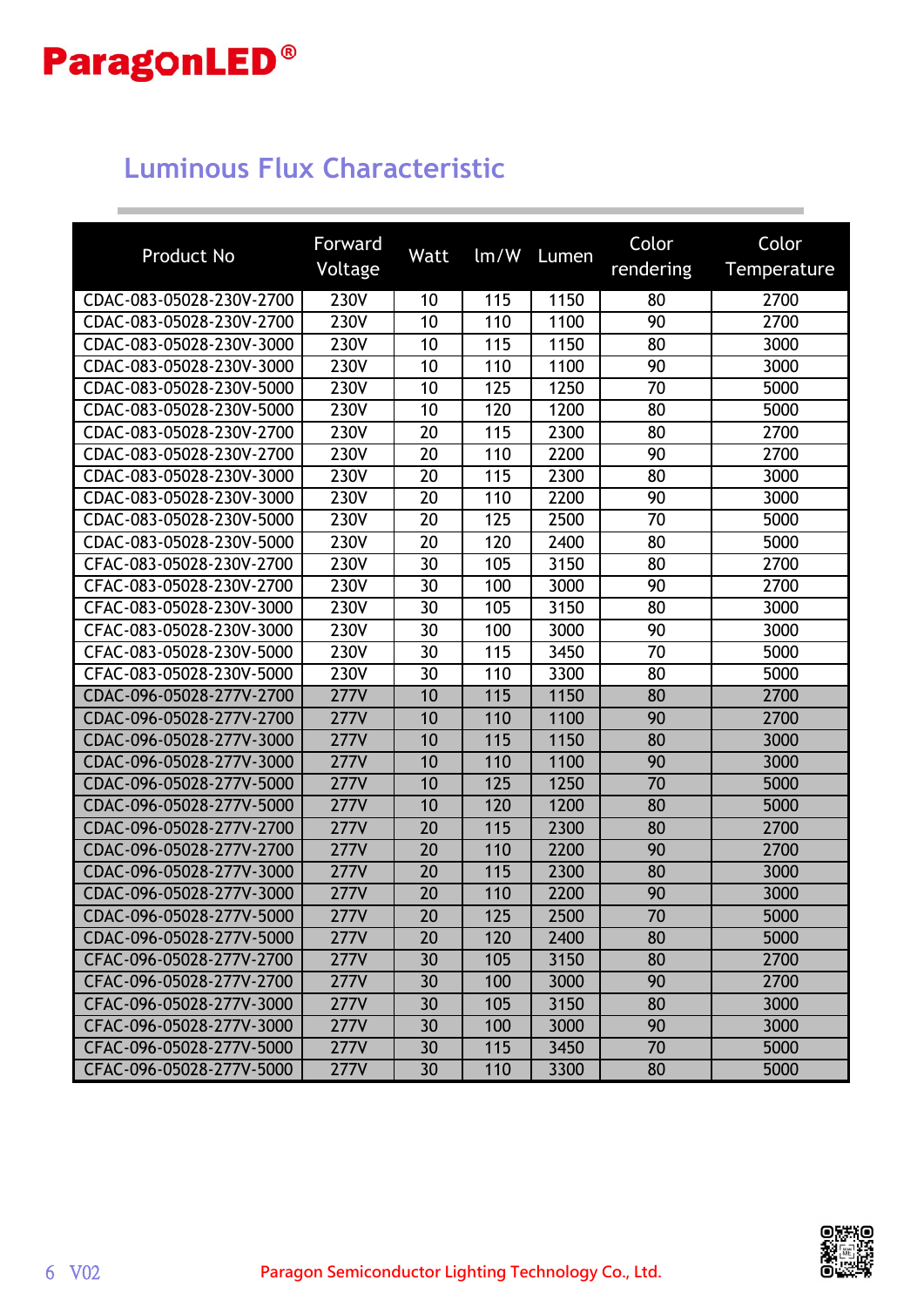## **Luminous Flux Characteristic**

| Product No               | Forward<br>Voltage | Watt            | $\text{Im}/\text{W}$ | Lumen | Color<br>rendering | Color<br>Temperature |
|--------------------------|--------------------|-----------------|----------------------|-------|--------------------|----------------------|
| CDAC-136-05028-347V-2700 | 347V               | 10              | 115                  | 1150  | 80                 | 2700                 |
| CDAC-136-05028-347V-2700 | 347V               | 10              | 110                  | 1100  | 90                 | 2700                 |
| CDAC-136-05028-347V-3000 | 347V               | 10              | 115                  | 1150  | 80                 | 3000                 |
| CDAC-136-05028-347V-3000 | 347V               | 10              | 110                  | 1100  | 90                 | 3000                 |
| CDAC-136-05028-347V-5000 | 347V               | 10              | 125                  | 1250  | 70                 | 5000                 |
| CDAC-136-05028-347V-5000 | 347V               | 10              | 120                  | 1200  | 80                 | 5000                 |
| CDAC-136-05028-347V-2700 | 347V               | 20              | 115                  | 2300  | 80                 | 2700                 |
| CDAC-136-05028-347V-2700 | 347V               | 20              | 110                  | 2200  | 90                 | 2700                 |
| CDAC-136-05028-347V-3000 | 347V               | 20              | 115                  | 2300  | 80                 | 3000                 |
| CDAC-136-05028-347V-3000 | 347V               | 20              | 110                  | 2200  | 90                 | 3000                 |
| CDAC-136-05028-347V-5000 | 347V               | 20              | 125                  | 2500  | 70                 | 5000                 |
| CDAC-136-05028-347V-5000 | 347V               | 20              | 120                  | 2400  | 80                 | 5000                 |
| CFAC-136-05028-347V-2700 | 347V               | 30              | 105                  | 3150  | 80                 | 2700                 |
| CFAC-136-05028-347V-2700 | 347V               | 30              | 100                  | 3000  | 90                 | 2700                 |
| CFAC-136-05028-347V-3000 | 347V               | 30              | 105                  | 3150  | 80                 | 3000                 |
| CFAC-136-05028-347V-3000 | 347V               | 30              | 100                  | 3000  | 90                 | 3000                 |
| CFAC-136-05028-347V-5000 | 347V               | 30              | 115                  | 3450  | 70                 | 5000                 |
| CFAC-136-05028-347V-5000 | 347V               | 30              | 110                  | 3300  | 80                 | 5000                 |
| CDAC-192-05028-480V-2700 | 480V               | 10              | 115                  | 1150  | 80                 | 2700                 |
| CDAC-192-05028-480V-2700 | 480V               | 10              | 110                  | 1100  | 90                 | 2700                 |
| CDAC-192-05028-480V-3000 | 480V               | 10              | 115                  | 1150  | 80                 | 3000                 |
| CDAC-192-05028-480V-3000 | 480V               | 10              | 110                  | 1100  | 90                 | 3000                 |
| CDAC-192-05028-480V-5000 | 480V               | 10              | 125                  | 1250  | 70                 | 5000                 |
| CDAC-192-05028-480V-5000 | 480V               | 10              | 120                  | 1200  | 80                 | 5000                 |
| CDAC-192-05028-480V-2700 | 480V               | 20              | 115                  | 2300  | 80                 | 2700                 |
| CDAC-192-05028-480V-2700 | 480V               | 20              | 110                  | 2200  | 90                 | 2700                 |
| CDAC-192-05028-480V-3000 | 480V               | 20              | 115                  | 2300  | 80                 | 3000                 |
| CDAC-192-05028-480V-3000 | 480V               | 20              | 110                  | 2200  | 90                 | 3000                 |
| CDAC-192-05028-480V-5000 | 480V               | $\overline{20}$ | 120                  | 2400  | $\overline{70}$    | 5000                 |
| CDAC-192-05028-480V-5000 | 480V               | 20              | 125                  | 2500  | 80                 | 5000                 |
| CFAC-192-05028-480V-2700 | 480V               | 30              | 105                  | 3150  | 80                 | 2700                 |
| CFAC-192-05028-480V-2700 | 480V               | 30              | 100                  | 3000  | 90                 | 2700                 |
| CFAC-192-05028-480V-3000 | 480V               | 30              | 105                  | 3150  | 80                 | 3000                 |
| CFAC-192-05028-480V-3000 | 480V               | 30              | 100                  | 3000  | 90                 | 3000                 |
| CFAC-192-05028-480V-5000 | 480V               | 30              | 115                  | 3450  | 70                 | 5000                 |
| CFAC-192-05028-480V-5000 | 480V               | 30              | 110                  | 3300  | 80                 | 5000                 |

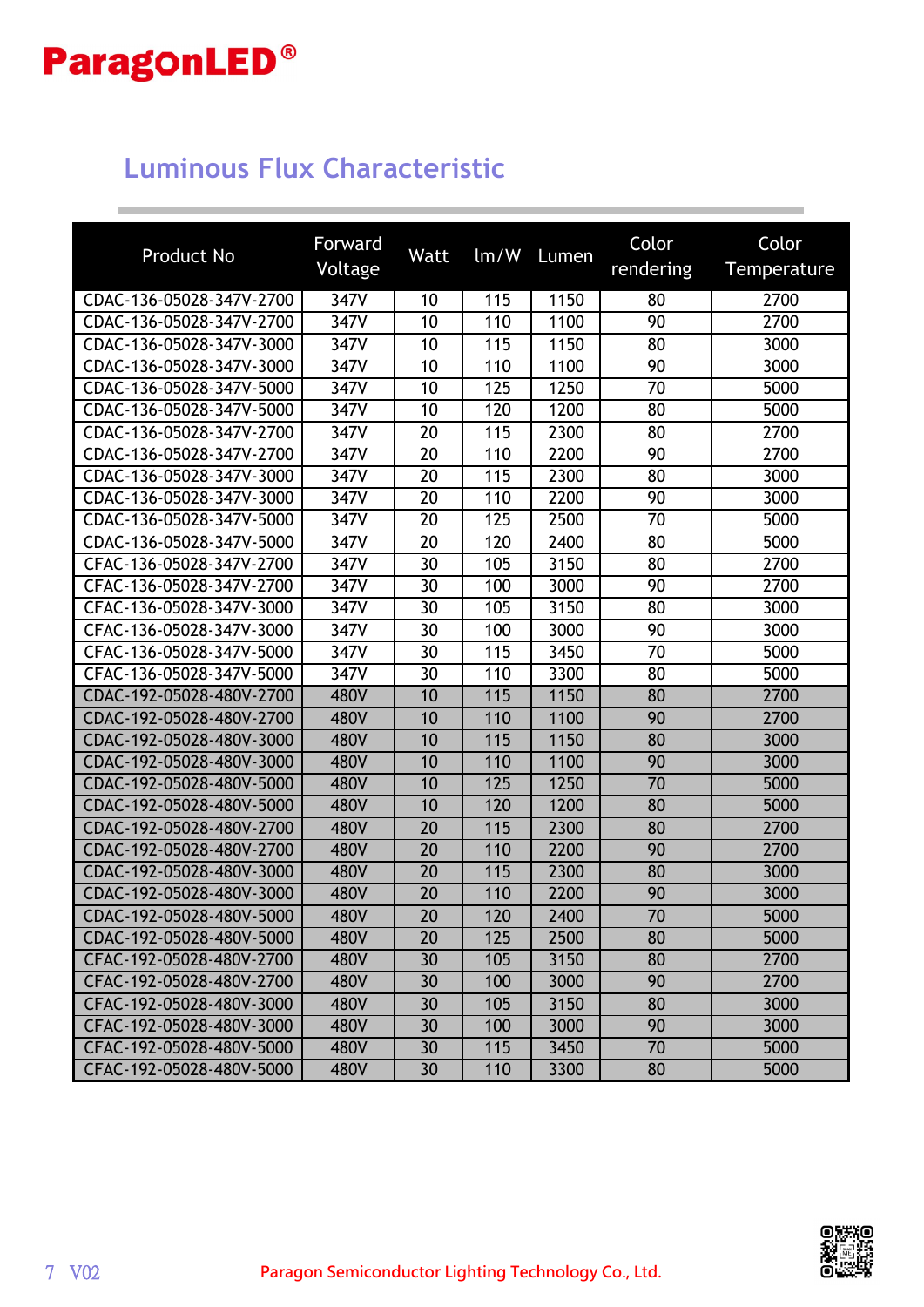## **Mechanical Dimensions**



- 1. All dimensions are measured in mm.
- 2. Tolerance :  $\pm$  0.2mm
- 3.Thickness:1.0±0.1mm

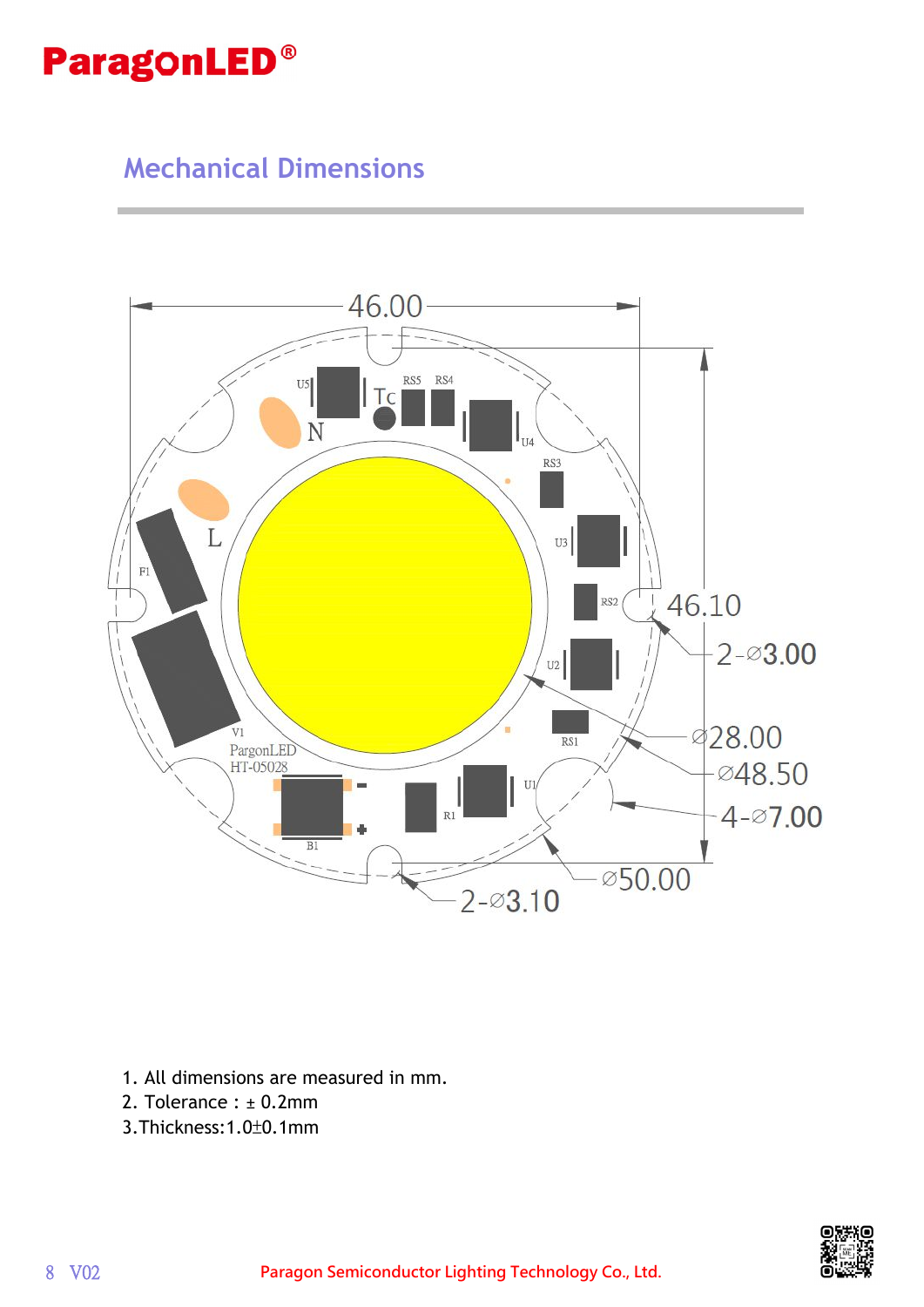

### **Characteristic curve**

#### **Color Spectrum**



**Beam Pattern**



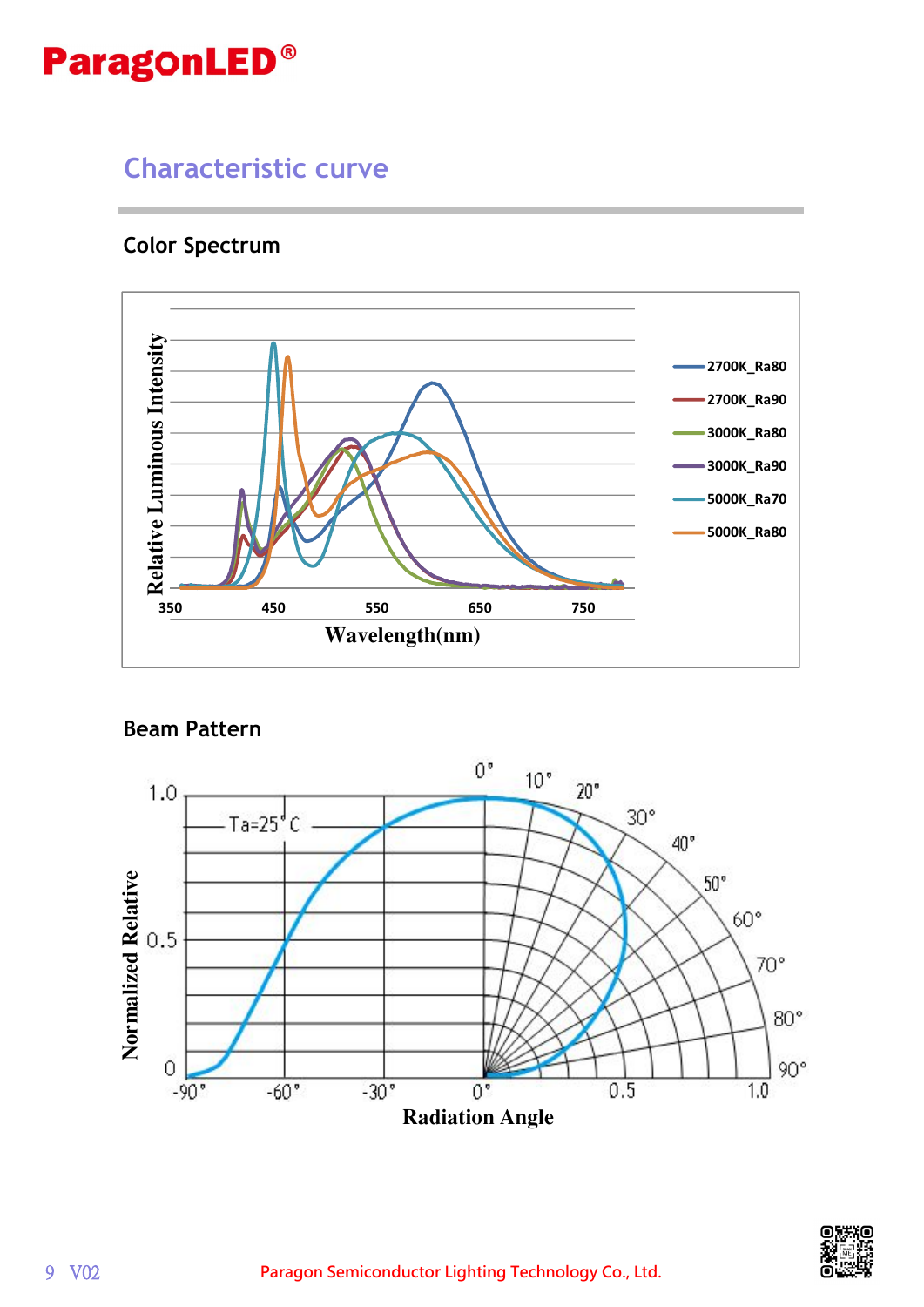### **Characteristic curve**



#### **Power Dissipation vs. Voltage**





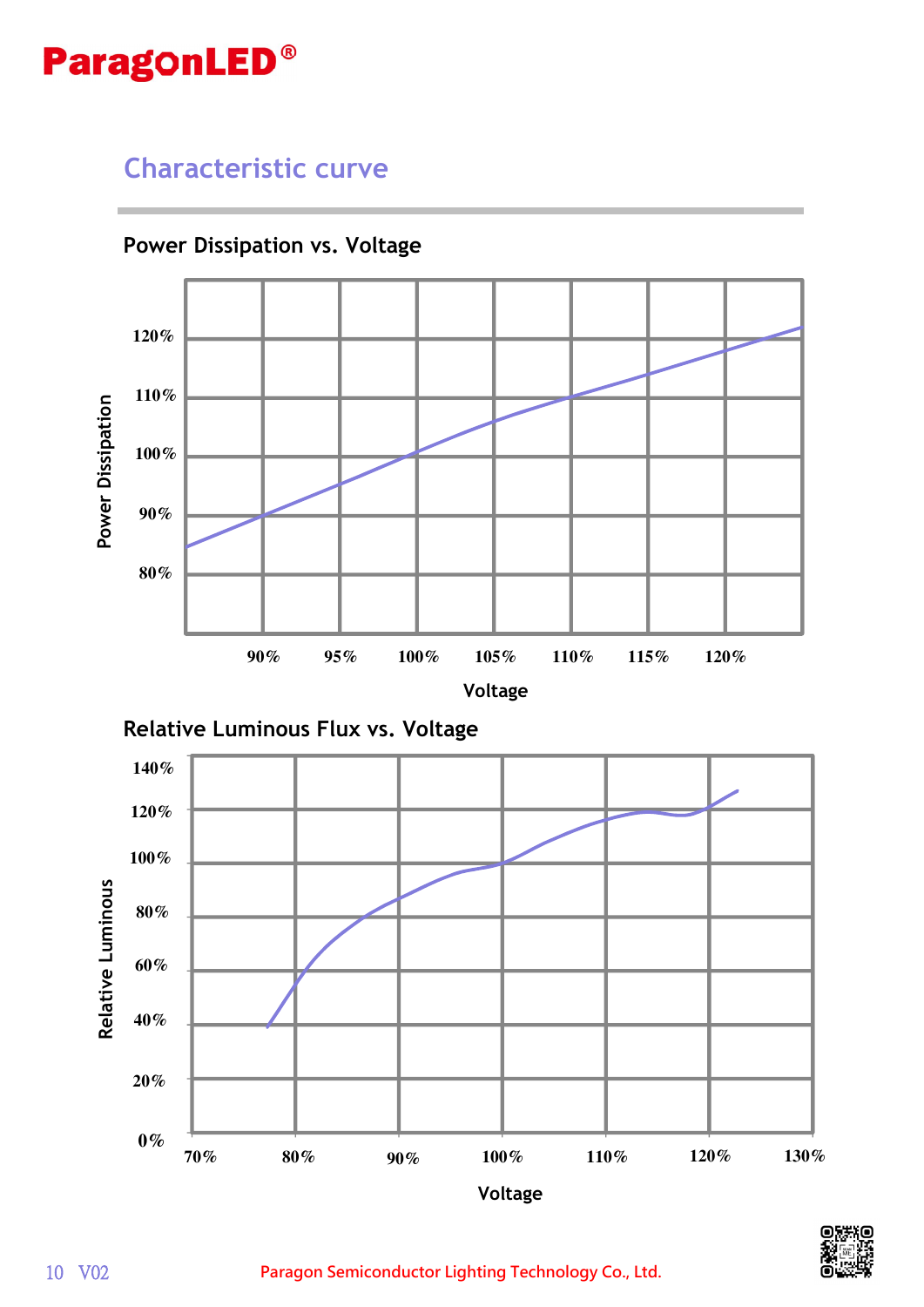## **Reliability**

| No.            | <b>Test Item</b>                           | <b>Test Condition</b>                                  | <b>Remark</b>     |
|----------------|--------------------------------------------|--------------------------------------------------------|-------------------|
| 1              | <b>Temperature Cycle</b>                   | $-40^{\circ}$ C $-100^{\circ}$ C (30 mins / 30 mins )  | 100 Cycle         |
| $\overline{2}$ | Low-Temperature Storage                    | Ta= $-40^{\circ}$ C                                    | 1000 hrs          |
| 3              | High-Temperature Storage                   | Ta=105 $^{\circ}$ C                                    | 1000 hrs          |
| 4              | High Temperature High Humidity Life test   | Ta=85 $^{\circ}$ C, RH=85%                             | 500 hrs           |
| 5              | High Temperature Operation Life test       | Tc = $55^{\circ}$ C / $85^{\circ}$ C / $105^{\circ}$ C | 9000 hrs          |
| 6              | Super High Temperature Operation Life test | $Tc = 145^{\circ}C$                                    | 500 hrs           |
| 7              | <b>ON/OFF Test</b>                         | 3 sec ON, 3 sec OFF                                    | 2Million<br>times |

Ta : Temperature Ambient RH : Relative Humidity Tc Point ·



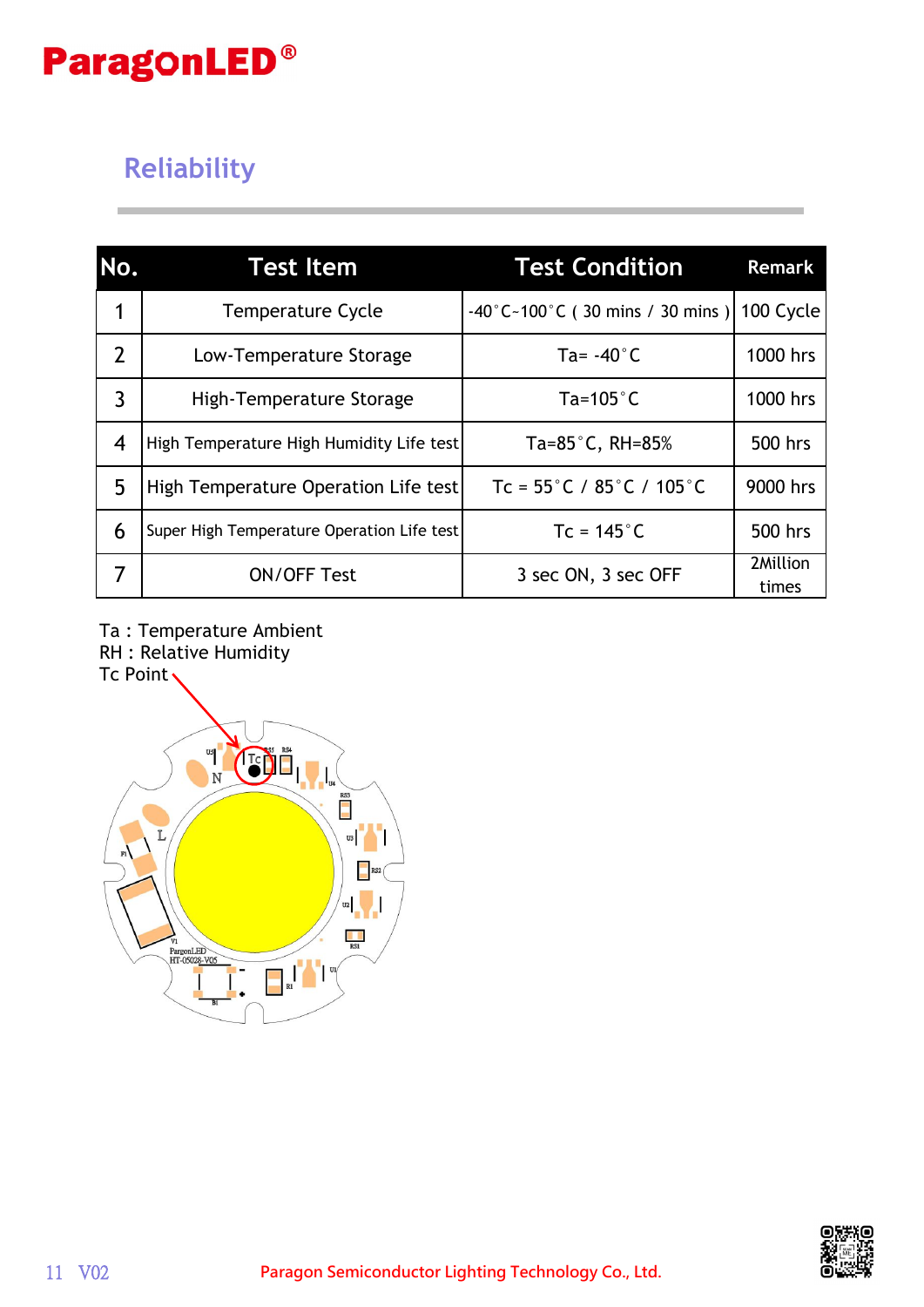### **Accessory**

#### **Thermal Pad**

Thermal pad applied for: Gray : 1.5W/mk : 10/20W Yellow : 3W/mk : 30W



#### **Protection ring**

Dimensions (ØxH):58x8 mm NO. HT5828



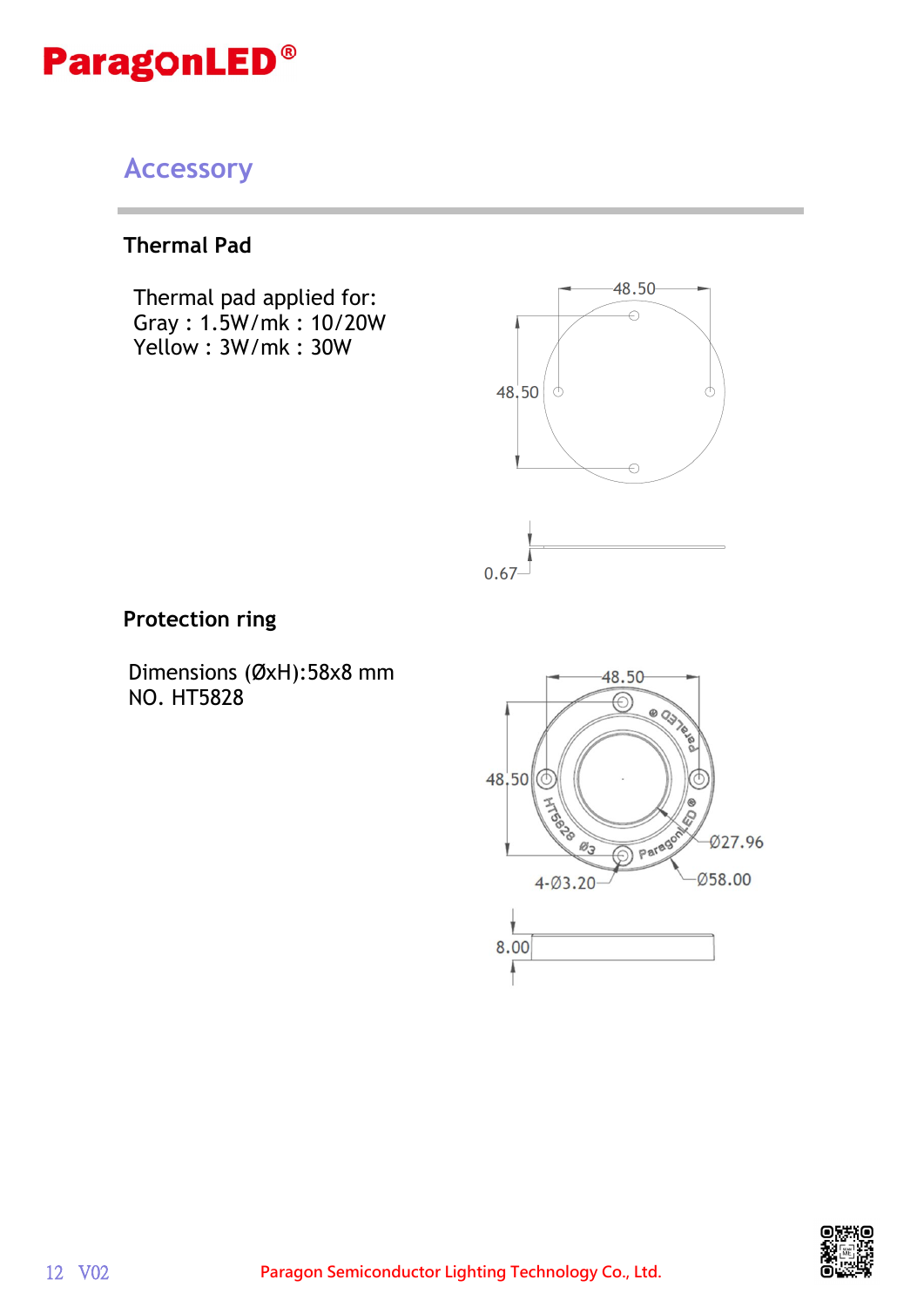

#### **Assembly Notes**



## **Correct**

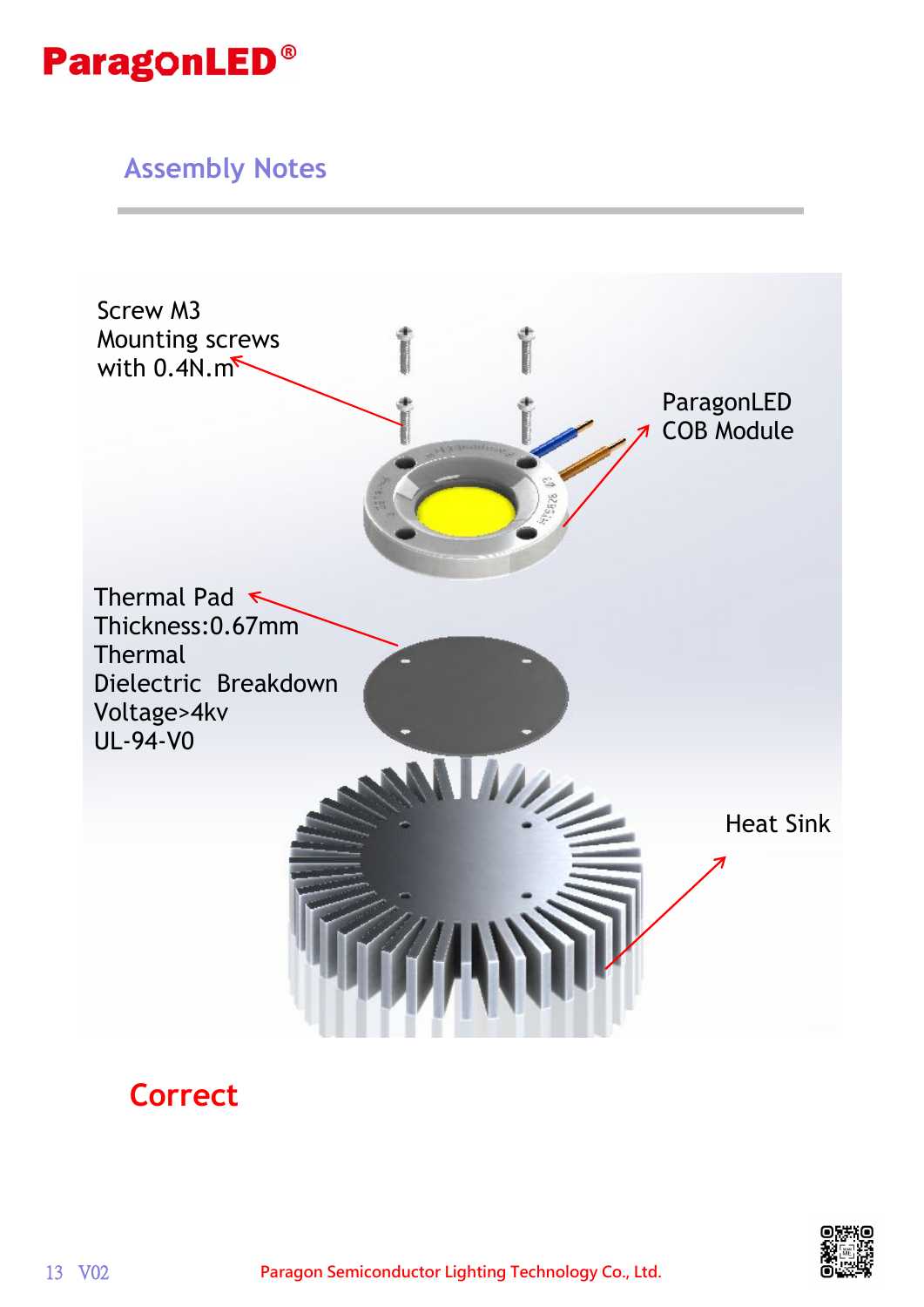

### **Assembly Notes**

Recommended to use antistatic gloves



## **Wrong**



Do not touch the emitting area



Do not touch the emitting area